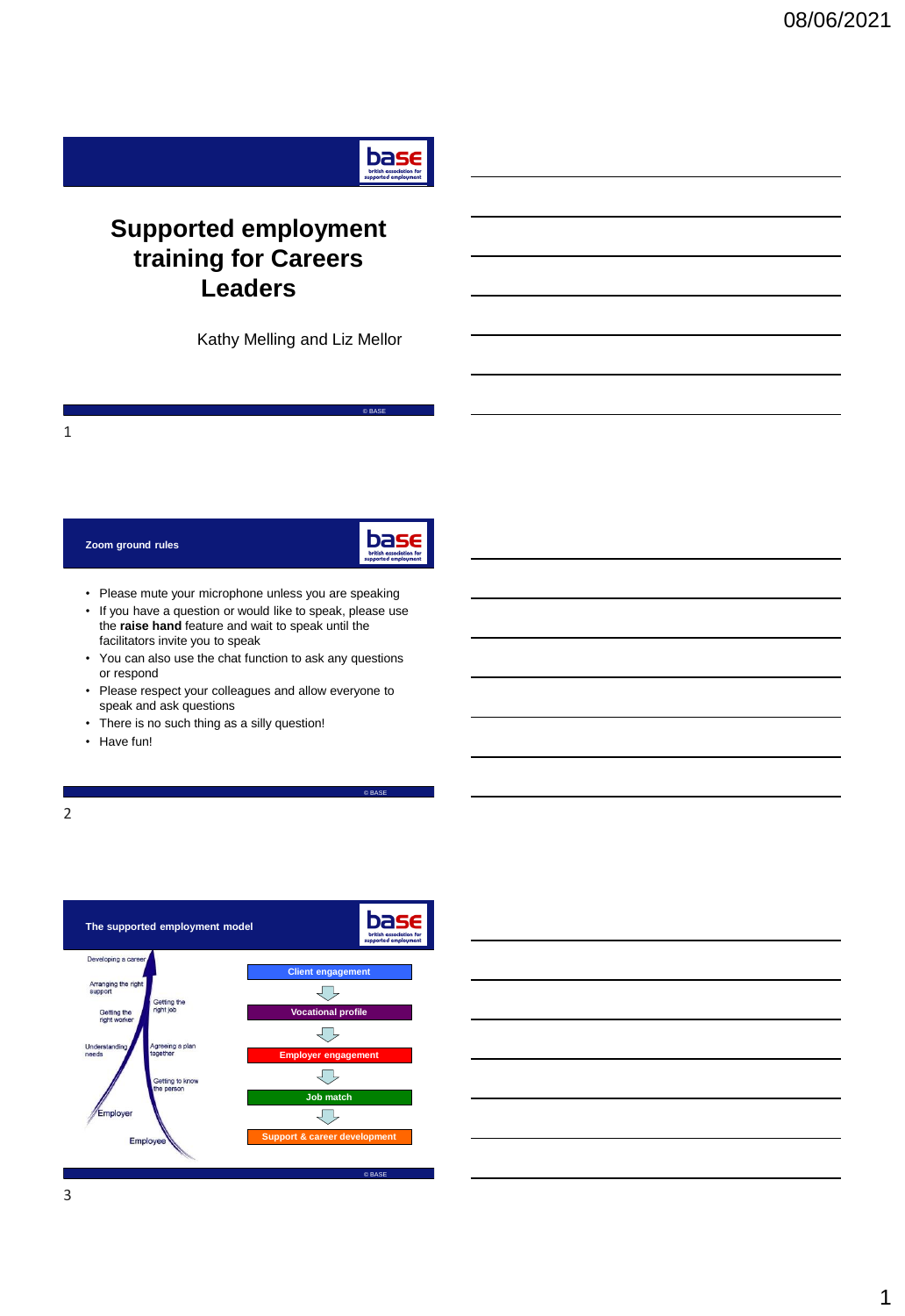

4

## **Research: where to begin?**



Labour market Information (LMI) Economic Development Units Business directories Jobcentre Plus Newspapers / libraries Radio / television Social media Internet search engines Local shops/supermarkets Cold calling - Hit the road! Verbal recommendations & personal experience Contacts and referrals



5

## **What can you offer?**

You should be a valuable resource:

Analysis & creativity Focus on solutions Reliable and prompt customer service Rapid response & flexibility Responsible for, and deliver on, actions Credible service Strong reputation Track record

Would they come back for more? Would you?



© BASE



© BASE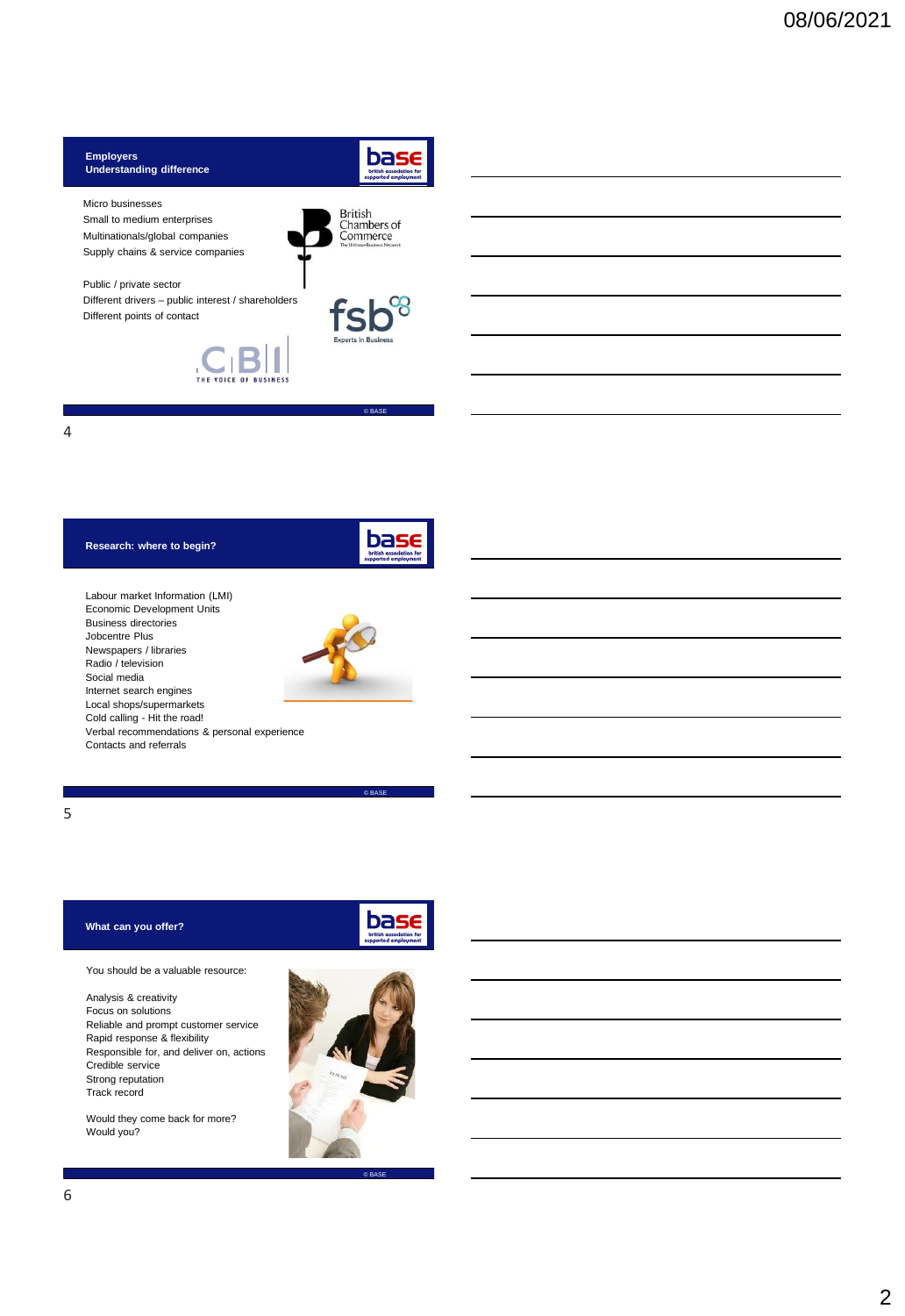**Exercise: The business case** 



© BASE

The employer: "why should I do this?"

What would you say?



Please list some responses . . .

7

| The business case                                              | supported employment  |
|----------------------------------------------------------------|-----------------------|
| Recruit from a wider availability of labour                    |                       |
| Reduced recruitment costs                                      |                       |
| Supported selection process gives<br>accurate job-client match |                       |
| Improved retention                                             |                       |
| Improved image & external reputation                           | disability            |
| Teambuilding & internal reputation                             | confident             |
| Diversity-improved services and products                       |                       |
| Corporate social responsibility                                |                       |
| Reflecting local communities                                   | employer<br>of choice |
| $=$ Improved profitability                                     |                       |
|                                                                | @ BASE                |

8

**Exercise: Dealing with objections**

**Dasseller**<br> **british association for**<br>
supported employment

© BASE

Responding to objections

What are your responses to some common objections from employers

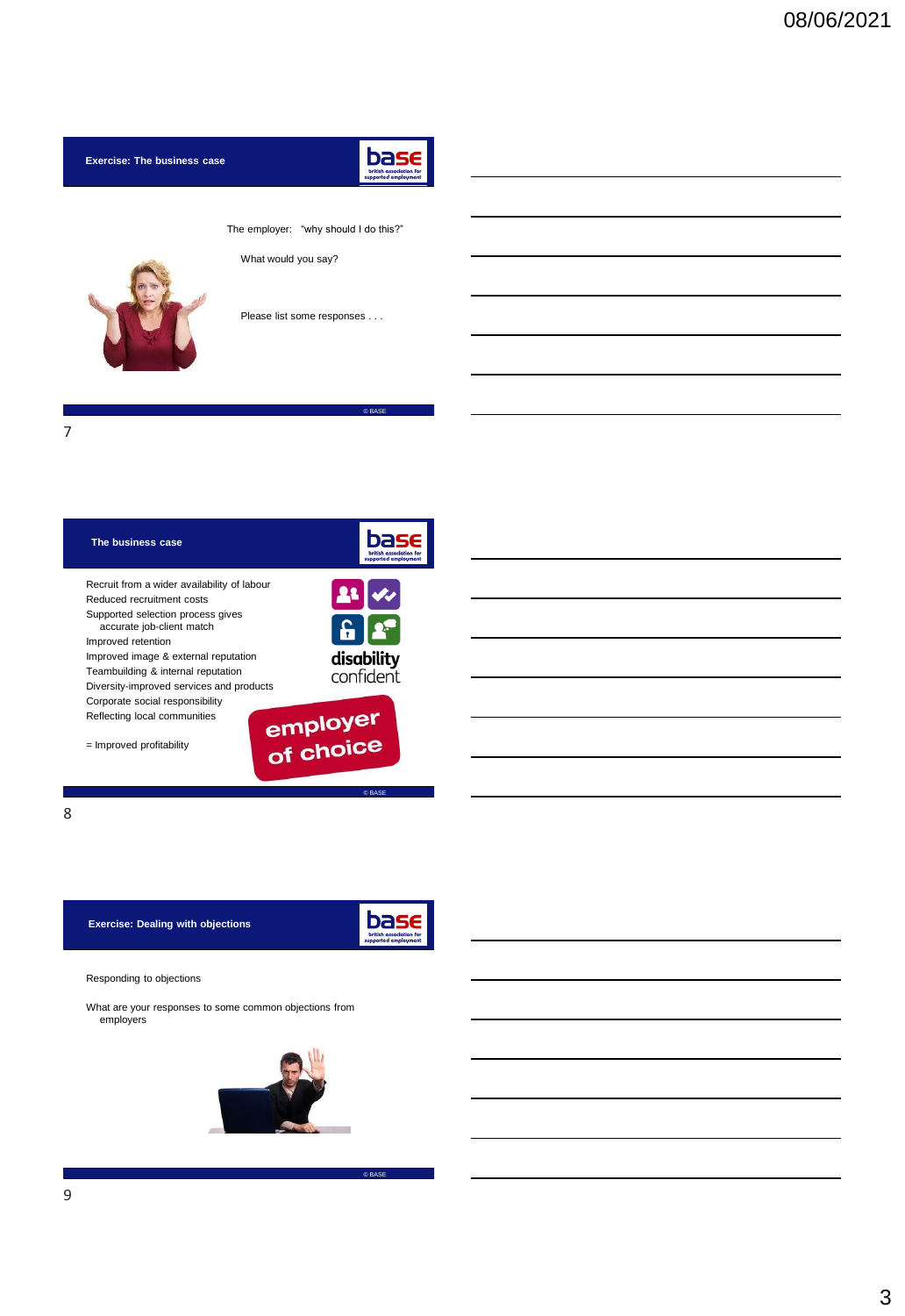

© BASE

base

https://www.abi.org.uk/products-andissues/choosing-the-right-insurance/business[insurance/liability-insurance/employers-liability](https://www.abi.org.uk/products-and-issues/choosing-the-right-insurance/business-insurance/liability-insurance/employers-liability-insurance/work-experience-students/)insurance/work-experience-students/

#### 10

**Insurance**

| How employers benefit from your offer                                                                                                                                                                                                                                                                                                                  | supported amp                                                                                                                                                                                                                                                |
|--------------------------------------------------------------------------------------------------------------------------------------------------------------------------------------------------------------------------------------------------------------------------------------------------------------------------------------------------------|--------------------------------------------------------------------------------------------------------------------------------------------------------------------------------------------------------------------------------------------------------------|
| Your offer:<br>A free recruitment service<br>Job retention service<br>٠<br>Time-unlimited, tailored support<br>٠<br>Matched, motivated staff from a wider<br>$\bullet$<br>talent pool<br>Information, advice, guidance and<br>٠<br>signposting<br>Health & safety audits                                                                               | The benefits for employers:<br>Recruit from a wider availability of<br>labour<br>Reduced recruitment costs<br>٠<br>Supported selection process gives<br>accurate job-client match<br>Improved retention<br>٠<br>Improved image & external<br>٠<br>reputation |
| How you deliver your offer:<br>Valued support - good quality and free<br>Customer service - trusted, friendly,<br>٠<br>responsive.<br>Knowledge of disability<br>٠<br>Local, convenient and easy to access<br>٠<br>Good reputation, credible and well<br>branded<br>Ethical service with good aftercare<br>٠<br>Goes beyond customer expectations<br>٠ | Teambuilding & internal reputation<br>٠<br>Diversity-improved services and<br>٠<br>products<br>Corporate social responsibility<br>٠<br>Reflecting local communities<br>= Improved profitability                                                              |

- Ethical service with good aftercare Goes beyond customer expectations
- 

11

| The fact find | ase<br>british association for<br>supported employment                                                                                          |
|---------------|-------------------------------------------------------------------------------------------------------------------------------------------------|
|               | Get to know the employer<br>Can you work with this employer?<br>Is the company registered?<br>Is the company insured?<br>Are policies in place? |
|               | Conduct an interview<br>Record detailed information                                                                                             |

© BASE

Record detailed information Keep information up to date

Identify their needs - how can you support them?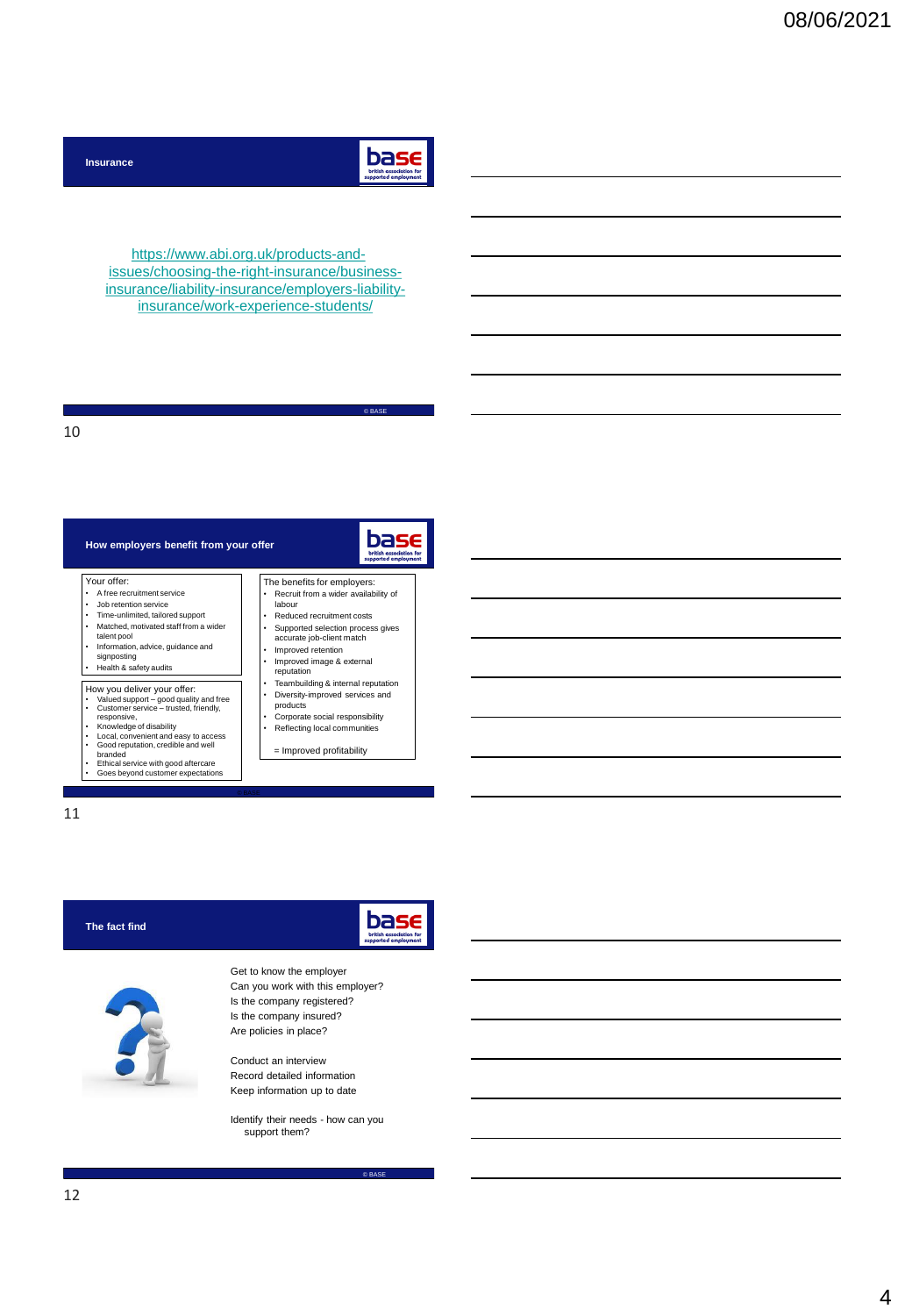## **The "sales" process**



 $\overline{\otimes}$  BASE

base

Preparation / research

The importance of first impressions

Listen! Prompt the discussion

Know the features of your service Identify the employer's needs Show benefits to the employer Confirm that this is understood



Funnelling – start broad and focus in

Deal with objections  $\Rightarrow$  Gain agreement  $\Rightarrow$  Close the deal with the promise of swift action



## **Exercise: Canvassing the employer**

Time to start chasing that job!

You will be allocated to "breakout rooms" for a skills rehearsal session

- Employer role

- Provider role



© BASE

## 14

#### **Job analysis**



© BASE

#### Purpose:

To understand the nature of the job/placement vacancy and the demands it will place on the employee.

Application: Used to ensure a strong job match.

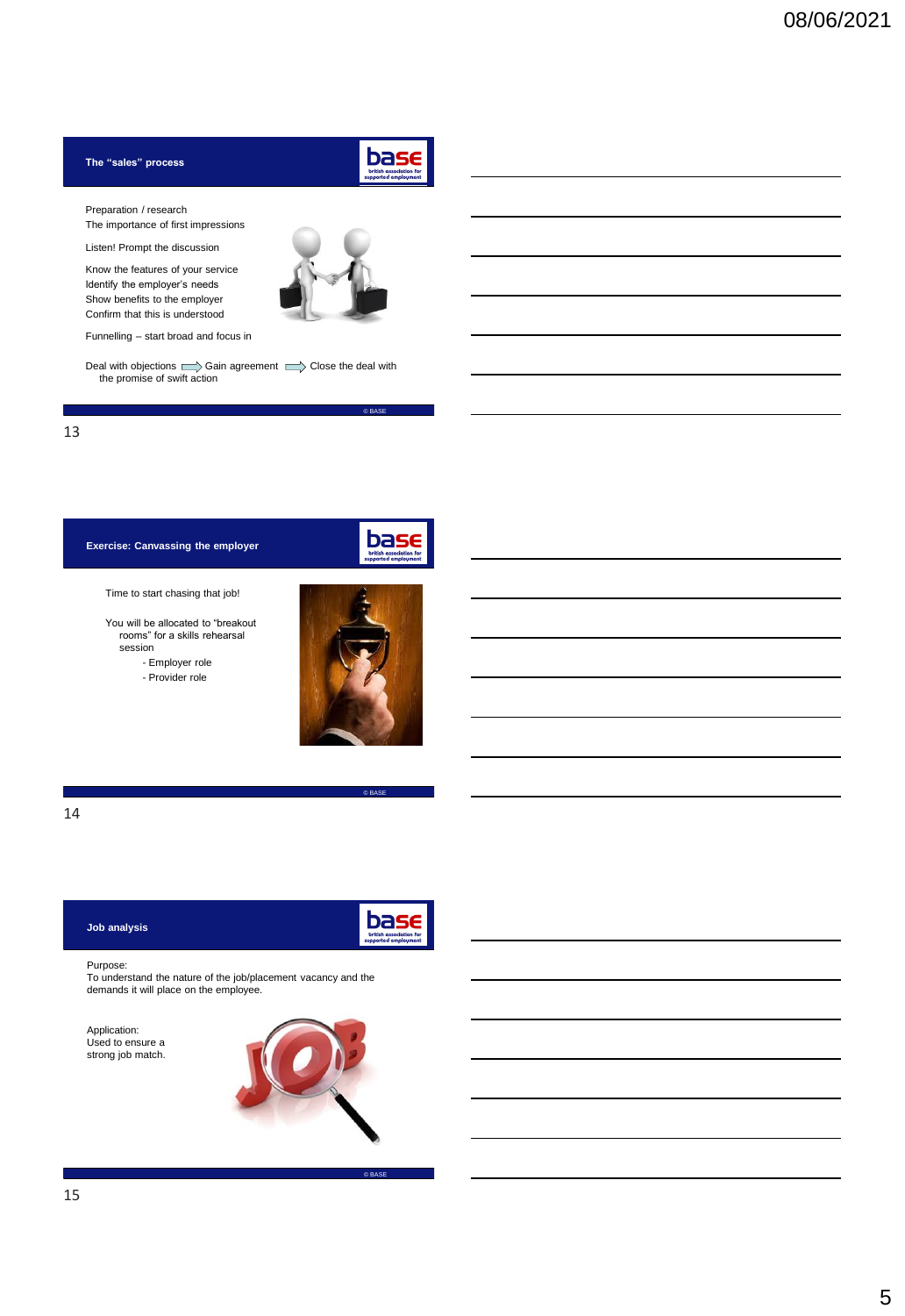



16

# bas **Exercise**

Outline how to balance the needs and wishes of the jobseeker with the requirements of the employer in arriving at a job match



© BASE

17

| Job carving | base<br>british association for<br>supported employment |
|-------------|---------------------------------------------------------|
|             |                                                         |

Job carving is a term for customising job duties and can used in different circumstances:

- To create job roles using the skills of their staff, working towards their strengths and meeting a business need
- To swap job duties to make the most of individual skills